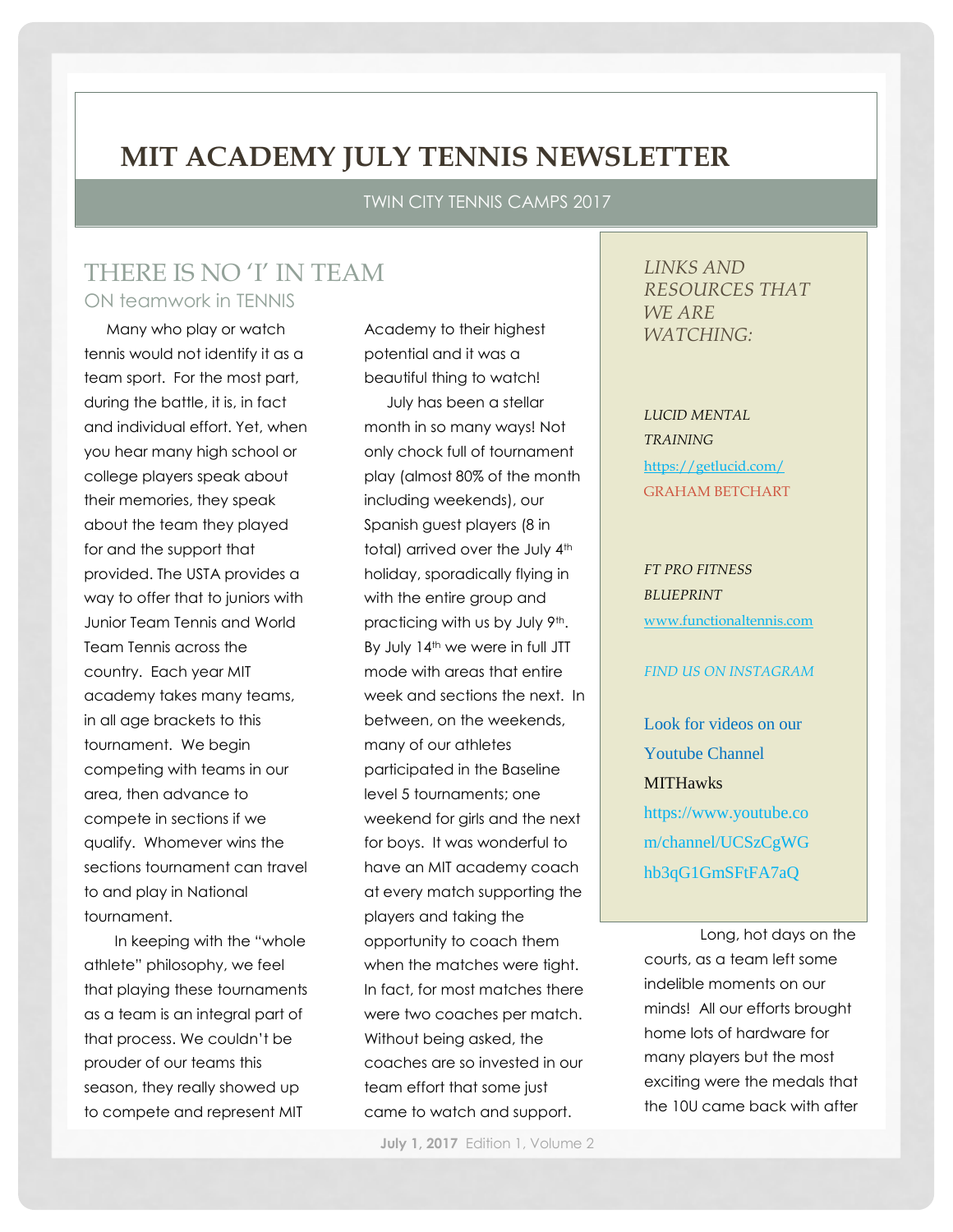World Team Tennis. Seeing how proud and excited they were to come back to camp and share their stories was truly priceless for all our athletes and coaches, young and old!

During your athlete's week of competing, many of the campers were able to watch their coaches compete at the annual Aquatennial Tennis Tournament in downtown Minneapolis. The beauty of what we create in the summer includes coaches playing in consistently with the athletes, not just coaching from the side. And, this year, the coach's willingness to have their kids watch them in competition. The whole experience leaves all of us with many opportunities to relate to each other within a sport that we all love!

There were some fun moments off the courts as well! Valley Fair for senior academy was the perfect day. Log rides every 45 minutes kept the crew nice and cool. Minnesota United soccer night was a stellar evening. 19,000 in the stadium! It was a busy, exciting, jam packed month indeed and mostly, we thank you for facilitating with rides and for being accommodating with your time!

# *WE LEARNED: BODY LANGUAGE IS YOUR SUPER*

*POWER this was a wonderful phrase to use while coaching through tournaments. Helping the kids to understand that they play the mental game before they step onto the court and in between points.* 

#### **TAKE NOTE:**

*We have some of our greatest, most focused practices waiting for the courts to dry. The grass is a great place to perform volley and serve drills! Having said that, on drizzle days or full rain days, while we make every effort not to cancel camp, please watch the website and social media for cancellations due to weather.* 

*We have continued to start each day with a Junior and Senior academy Athletes yoga flow including dynamic stretching to warm up their muscles. They all know it by now and can share it* 

*with you! You can never practice the flow too much!*

**Here are some examples of what we worked on in conditioning this month:**

*Conditioning overview and highlights:*

#### *Sr. Academy*

**\*Bleacher work including plyometric jumps, bleacher squats, bleacher push-up and Bulgarian lunges. \*core work including plank/partner Abs on a hill \*Balance training \*Tabata footwork drills \*ladder work \*Tabata sprints \*soccer training \*throwing footballs \*spider drills \*tug-o-war And more!**

#### *Jr. Academy*

**\*focus training- stillness for 60 seconds in a group \*balance training \*Ready position jumps \*Balance Training \*movement footwork drills \*plank and core work \*Forehand and backhand coil \*push-ups \*tug-o-war \*football throw \*soccer**